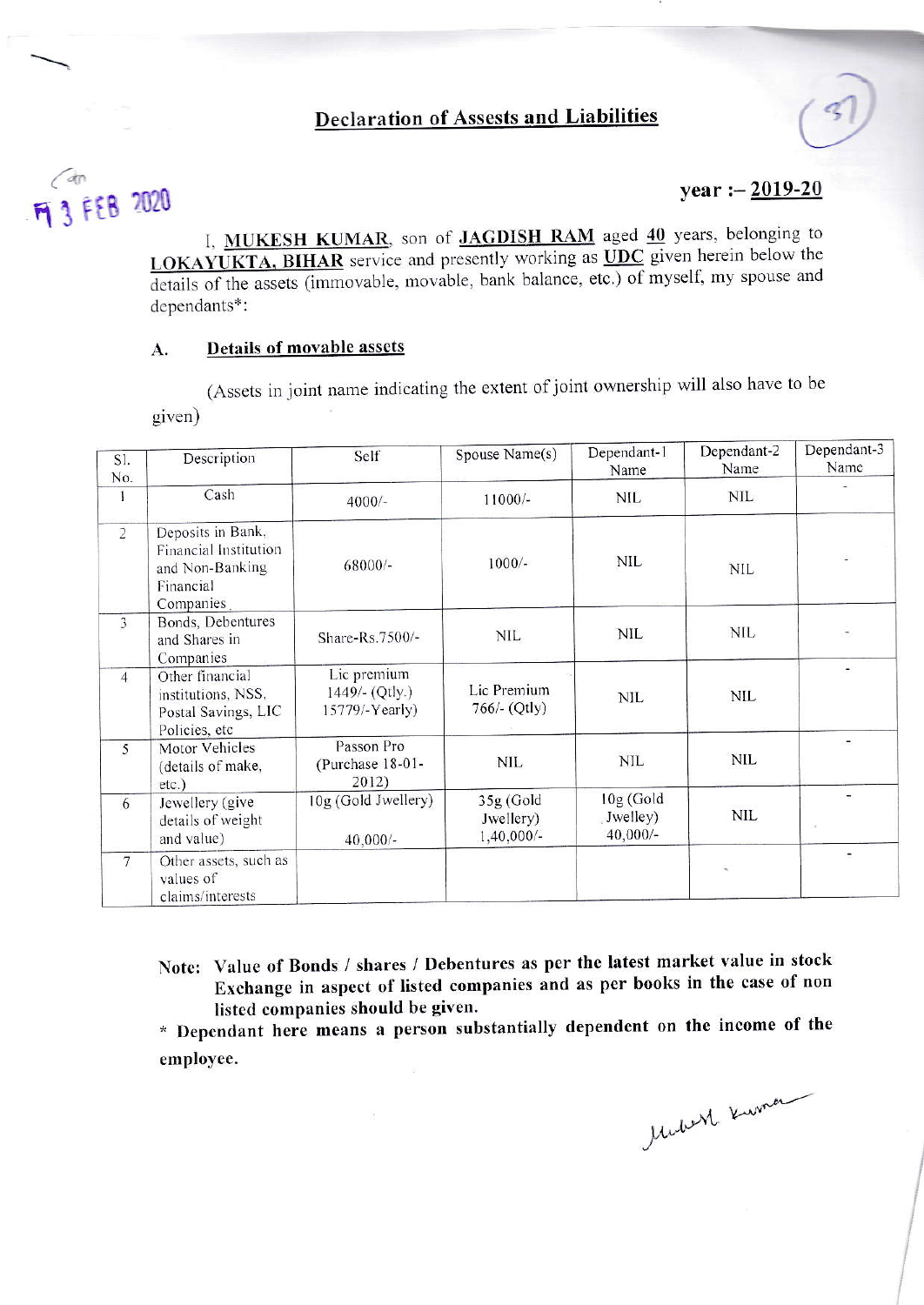

## **Details of Immovable assets**

[Note: Properties in joint ownership indicating the extent of joint ownership will also have to be indicates]

|                | have to be muneated                                                                                                                      | Spouse Name(s)                                                                                                                     | Dependant-1 | Dependant-2 | Dependant-5 |      |
|----------------|------------------------------------------------------------------------------------------------------------------------------------------|------------------------------------------------------------------------------------------------------------------------------------|-------------|-------------|-------------|------|
| SI.            | Description                                                                                                                              | Self                                                                                                                               |             | Name        | Name        | Name |
| No.            |                                                                                                                                          |                                                                                                                                    |             |             |             |      |
| $\mathbf{1}$   | Agricultural Land<br>-Location(s)<br>-Survey number(s)<br>-Extent(Total<br>measurement)<br>-Current market value                         | <b>NIL</b>                                                                                                                         | <b>NIL</b>  | <b>NIL</b>  | <b>NIL</b>  |      |
| $\overline{2}$ | Non-Agriculture Land<br>$-Location(s)$<br>-Survey number(s)<br>-Extent(Total<br>measurement)<br>-Current market value                    | Plot No-89<br>Khata No.-13<br>Area -19 Dhoor<br>Mauja-Pachasa<br>Survey Thana-<br>Masaurhi<br>Hall Thana-<br>Punpun<br>Disst-Patna | <b>NIL</b>  | <b>NIL</b>  | <b>NIL</b>  |      |
| $\overline{3}$ | Buildings (Commercial and<br>residential)<br>-Location(s)<br>-Survey number(s)<br>-Extent(Total<br>measurement)<br>-Current market value | <b>NIL</b>                                                                                                                         | <b>NIL</b>  | <b>NIL</b>  | <b>NIL</b>  |      |
| $\overline{4}$ | Houses / Apartments, etc.<br>$-Location(s)$<br>-Survey number(s)<br>-Extent(Total<br>measurement)                                        | <b>NIL</b>                                                                                                                         | <b>NIL</b>  | <b>NIL</b>  | <b>NIL</b>  |      |
| 5              | -Current market value<br>Others (such as interest in<br>property                                                                         | <b>NIL</b>                                                                                                                         | <b>NIL</b>  | <b>NIL</b>  | <b>NIL</b>  |      |

I give herein below the details of my liabilities / overdue to public financial  $(2)$ 

institutions and government dues:-

[Note: Please give separate details for each item]

| SI.        | Description                                                                               | Name & address of Bank / Financial<br>Institutions(s) / Department (s) | <b>Amount outstanding</b><br>as on 04-02-2020 |  |
|------------|-------------------------------------------------------------------------------------------|------------------------------------------------------------------------|-----------------------------------------------|--|
| No.<br>(a) | (i) Loans from Banks                                                                      | Rs. 320000/- (SBI, Patna Sectt. Sinchai Bhawan)                        | 2,82,000-/- (Approx)                          |  |
|            | (ii) Loans from financial institutions                                                    | <b>HDFC</b><br>$3,00,000/-$                                            | 2,65,000/- (Approx)                           |  |
|            | (iii) Government Dues:<br>(a) dues to department dealing with<br>government accommodation | <b>NIL</b>                                                             | NIL                                           |  |
|            | (b) dues to departments dealing with<br>supply of water                                   | NIL                                                                    | <b>NIL</b>                                    |  |
|            | (c) dues to departments dealing with<br>supply of electricity                             | <b>NIL</b>                                                             | NIL                                           |  |
|            | (d) dues to departments dealing with<br>telephones                                        | <b>NIL</b>                                                             | <b>NIL</b>                                    |  |
|            | (e) dues to departments dealing with<br>government transport (including                   | NIL                                                                    | NIL                                           |  |
|            | aircraft and helicopters)<br>(f) Other dues, if any                                       | <b>NIL</b>                                                             | NIL                                           |  |
|            |                                                                                           |                                                                        | $\sim$                                        |  |

Merbert Kuma